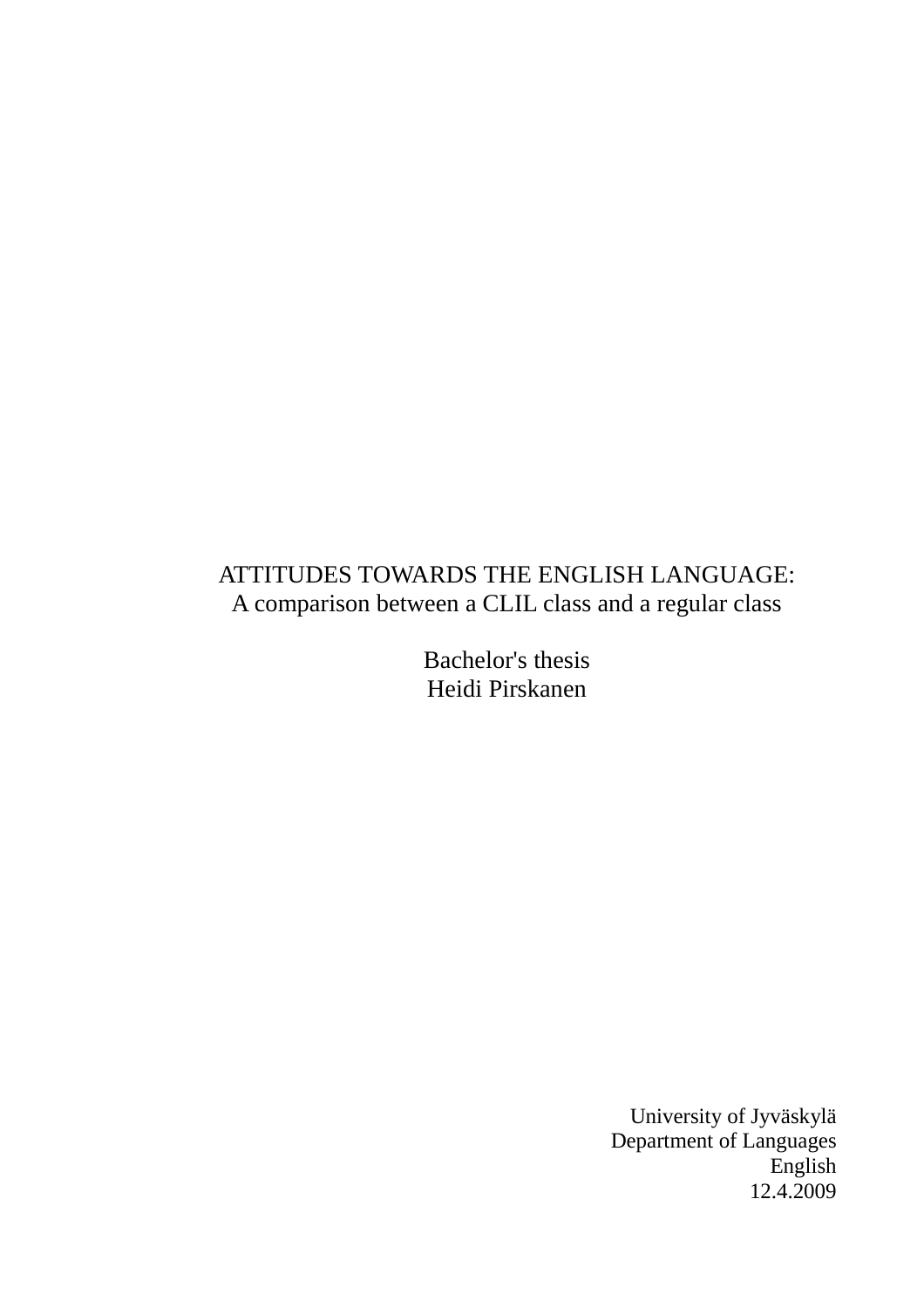# HUMANISTINEN TIEDEKUNTA KIELTEN LAITOS

Heidi Pirskanen

ATTITUDES TOWARDS THE ENGLISH LANGUAGE: A comparison between a CLIL-class and a regular class

Kandidaatin tutkielma Englannin kieli Huhtikuu 2009 20 sivua + 1 liite

Sanomattakin on selvää, että oppilaiden kieliasenteet vaikuttavat heidän suhtautumiseensa opetettavaa kieltä ja sen eri osa-alueita kohtaan. Suomalaisten oppilaiden asenteet englannin kieltä kohtaan ovat tutkimusten mukaan melko positiivisia. Suomen kouluissa on kuitenkin nykyään monia erilaisia opetusmetodeja, mutta niiden vaikutusta asenteisiin englannin kieltä kohtaan ei ole vielä tutkittu paljoakaan.

Tässä tutkimuksessa tutkittiin sitä, millaisia eroja englanninkielisessä CLIL-opetuksessa olleiden oppilaiden ja tavallisessa opetuksessa olleiden oppilaiden asenteissa englannin kieltä kohtaan oli. Tutkimuksen aineisto kerättiin alakoulun 6.-luokkalaisilta (N=48) lyhyen kyselylomakkeen avulla.

Tulokset osoittivat, että eroja todellakin löytyi. CLIL-opetuksessa olleiden oppilaiden asenteet englantia kohtaan olivat hieman positiivisemmat kuin tavallisessa opetuksessa olleiden.

Tutkimuksen tuloksia voidaan hyödyntää esimerkiksi kielenopetusta suunniteltaessa. Jos oppilaiden asenteet englantia kohtaan ovat tiedossa, voidaan kehittää uusia menetelmiä, jotka innostavat oppilaita entisestään opiskelemaan englantia ja parantavat heidän asenteitaan kieltä kohtaan. Tavallisen opetuksen metodeja voidaan myös parantaa ottamalla mallia CLIL-opetuksen metodeista.

Asiasanat: content and language integrated learning, language attitudes, English language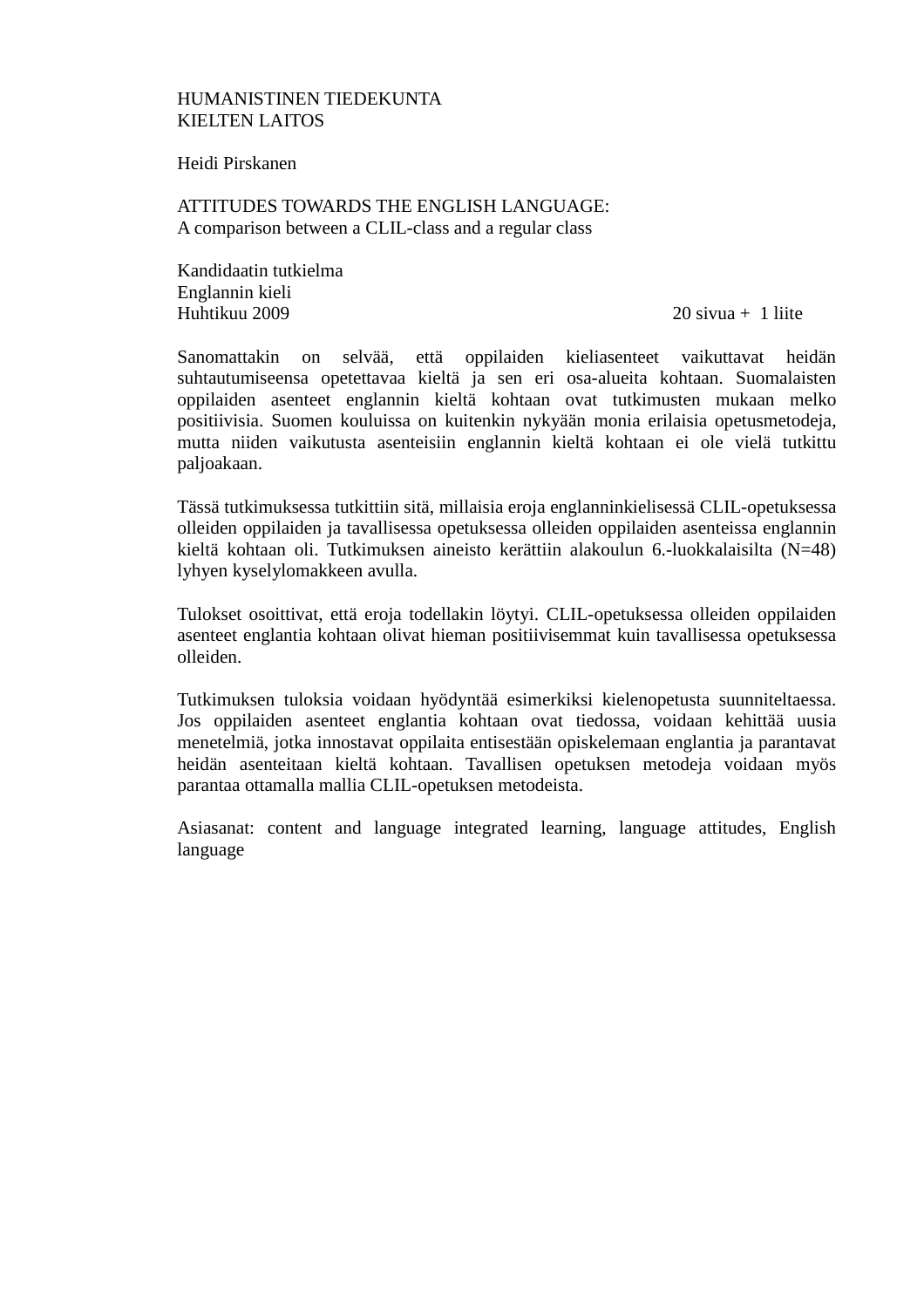# TABLE OF CONTENTS

| 1 Introduction                                               |                                                         | 4  |  |
|--------------------------------------------------------------|---------------------------------------------------------|----|--|
| 2 Teaching content through a foreign language                |                                                         |    |  |
| 2.1 Defining terms                                           |                                                         |    |  |
| 2.2 General issues concerning language learning and teaching |                                                         |    |  |
| 2.2.1.                                                       | Explicit and implicit learning                          | 5  |  |
| 2.2.2.                                                       | Bilingualism                                            | 6  |  |
|                                                              | 2.3 Content and language integrated learning (CLIL)     | 7  |  |
| 2.3.1.                                                       | The origins of content and language integrated learning | 8  |  |
| 2.3.2.                                                       | Content and language integrated learning in Finland     | 8  |  |
| 2.4 Attitudes towards languages                              |                                                         |    |  |
| 3 The present study                                          |                                                         | 10 |  |
| 3.1 Research questions                                       |                                                         |    |  |
| 3.2 Data                                                     |                                                         | 11 |  |
| 3.2.1.                                                       | Subjects                                                | 11 |  |
| 3.2.2.                                                       | Questionnaire                                           | 11 |  |
| 4 Findings                                                   |                                                         | 13 |  |
| 4.1 CLIL class: Class A                                      |                                                         | 13 |  |
| 4.2 Regular class: Class B                                   |                                                         | 15 |  |
|                                                              | 4.3 Comparing the results                               |    |  |
| 5 Conclusion                                                 |                                                         | 18 |  |
| Bibliography                                                 |                                                         | 20 |  |
|                                                              | Appendix 1: Question sheet                              |    |  |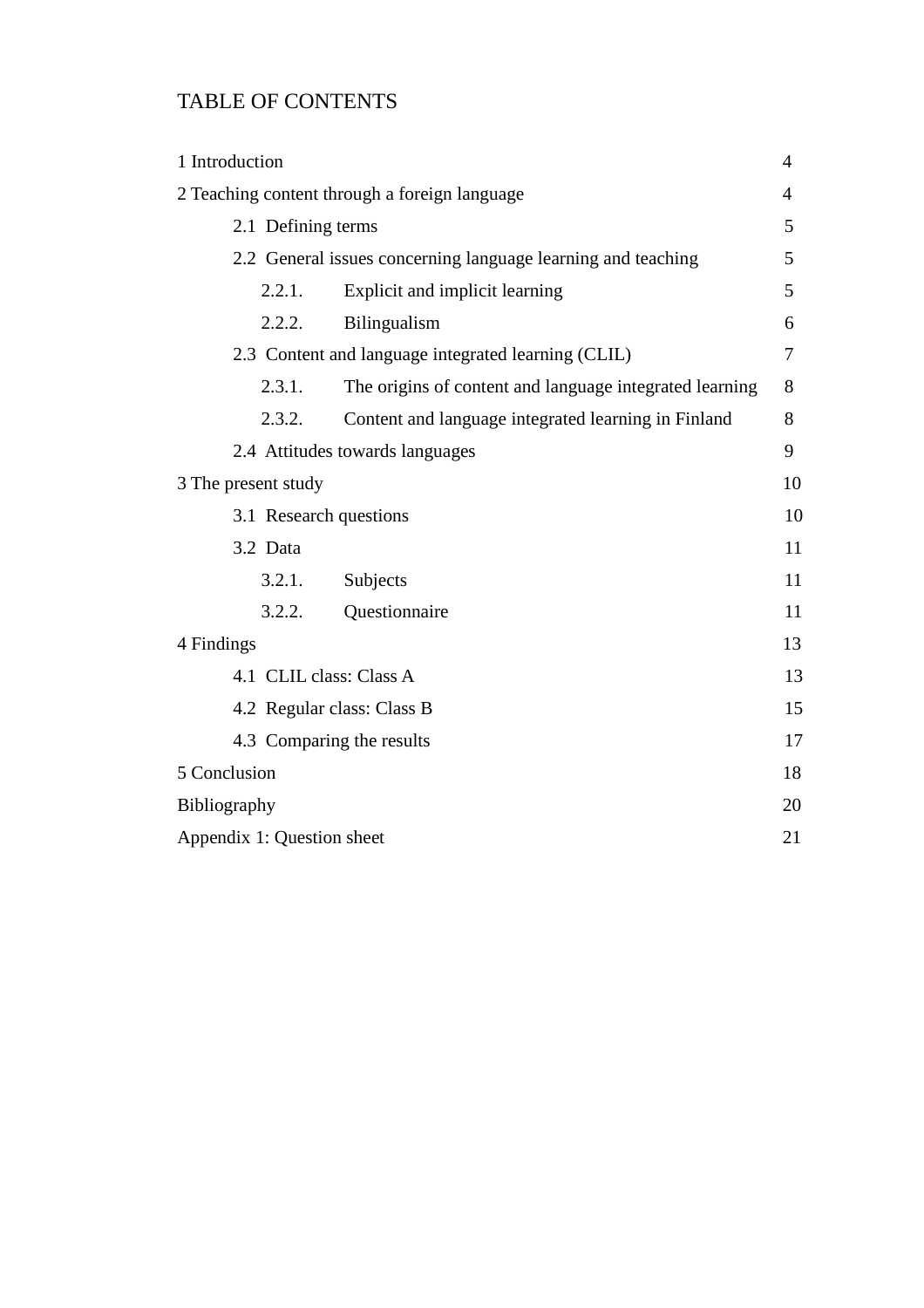# 1 Introduction

Everyone would probably agree that knowing more languages than only one's mother tongue is a must nowadays. This need can be answered in language teaching by many ways, one of which is the method of content and language integrated learning. One of the aims of content and language integrated learning is to encourage people's positive attitudes towards different languages.

The field of this study is language learning and teaching and I will concentrate on content and language integrated learning (CLIL) and attitudes. I will compare the attitudes students in English speaking CLIL classes and students in regular classes have towards the English language to see how these attitudes differ and or do they differ at all.

One reason for choosing this topic was that not much research has been done on it, although the results may be useful for improving English teaching in Finnish schools. A more personal reason reason for choosing this topic was because it greatly interests me as a former CLIL class student and a future English teacher.

In this paper I will first discuss the theoretical background for my study and then move on to my own research. After that I will look more closely at the data gathered and then I will move on to the conclusions I have come to.

# 2 Teaching content through a foreign language

This section will deal with the theoretical background of my study. This section is structured so that first I will define the terminology I will be using in this paper. Then I will talk about some general issues concerning language learning and teaching, mainly explicit and implicit learning and bilingualism because these concepts are important when trying to understand the reasoning behind content and language integrated learning. After all, content and language integrated learning aims at some degree of bilingualism. After that I will move on to content and language integrated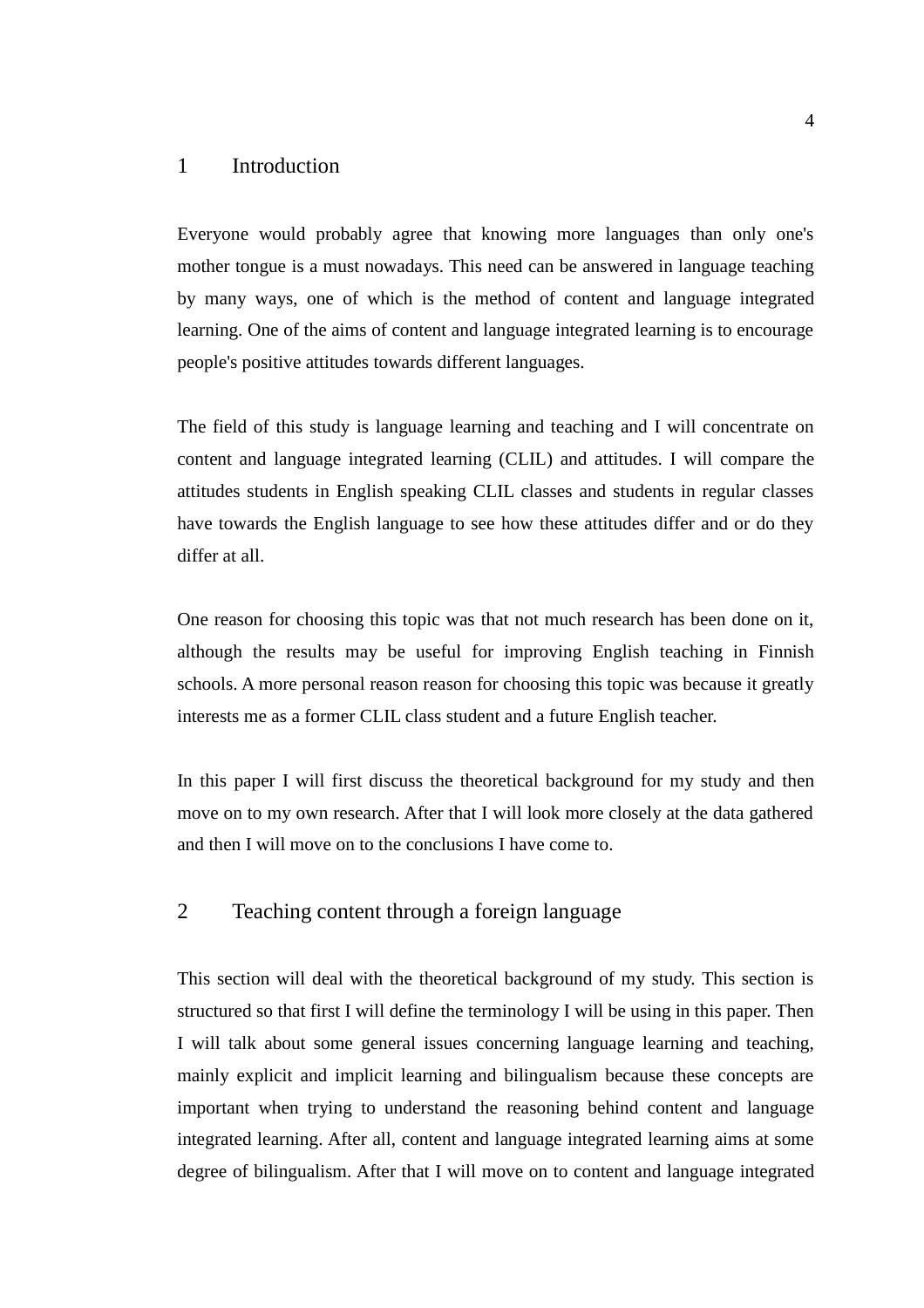learning and talk about its origins and position in the Finnish educational system. Lastly I will talk about different attitudes towards languages and how these attitudes have been studied.

#### **2.1 Defining terms**

Firstly, I would like to define some terms used in this paper since people can use the same terms and words a bit differently. In this paper I will be using the term content and language integrated learning and its acronym CLIL as an umbrella term to all the different methods that are used to teach content through a foreign or second language. I will be using the term in this manner because it is the most clear and widely adapted meaning for it. I will also use the term bilingualism to refer to the ability to use and/or understand two or more languages. I think that these definitions for these specific terms are the most simple and understandable and thus I chose to use them. I have adopted the usage of these terms from various sources, mainly Hartiala (2000: 27) and Brinton, Snow & Wesche (2003).

## **2.2 General issues concerning language learning and teaching**

In this part I will talk about some general issues concerning language learning and teaching. I will look more closely at explicit and implicit learning and bilingualism.

### **2.2.1 Explicit and implicit learning**

When a child learns his or her mother tongue, the learning is called implicit learning. This means that no one is actually trying to teach the child but the child just naturally acquires the language due to situations in his or her everyday life where the language is used. This is often not the case when learning a second language because then the learner is not in an environment where the language is used in everyday life and thus cannot just acquire it. This means that the target language needs to be explicitly taught at the child. This kind of learning is called explicit learning. (Järvinen 1999: 37-49.)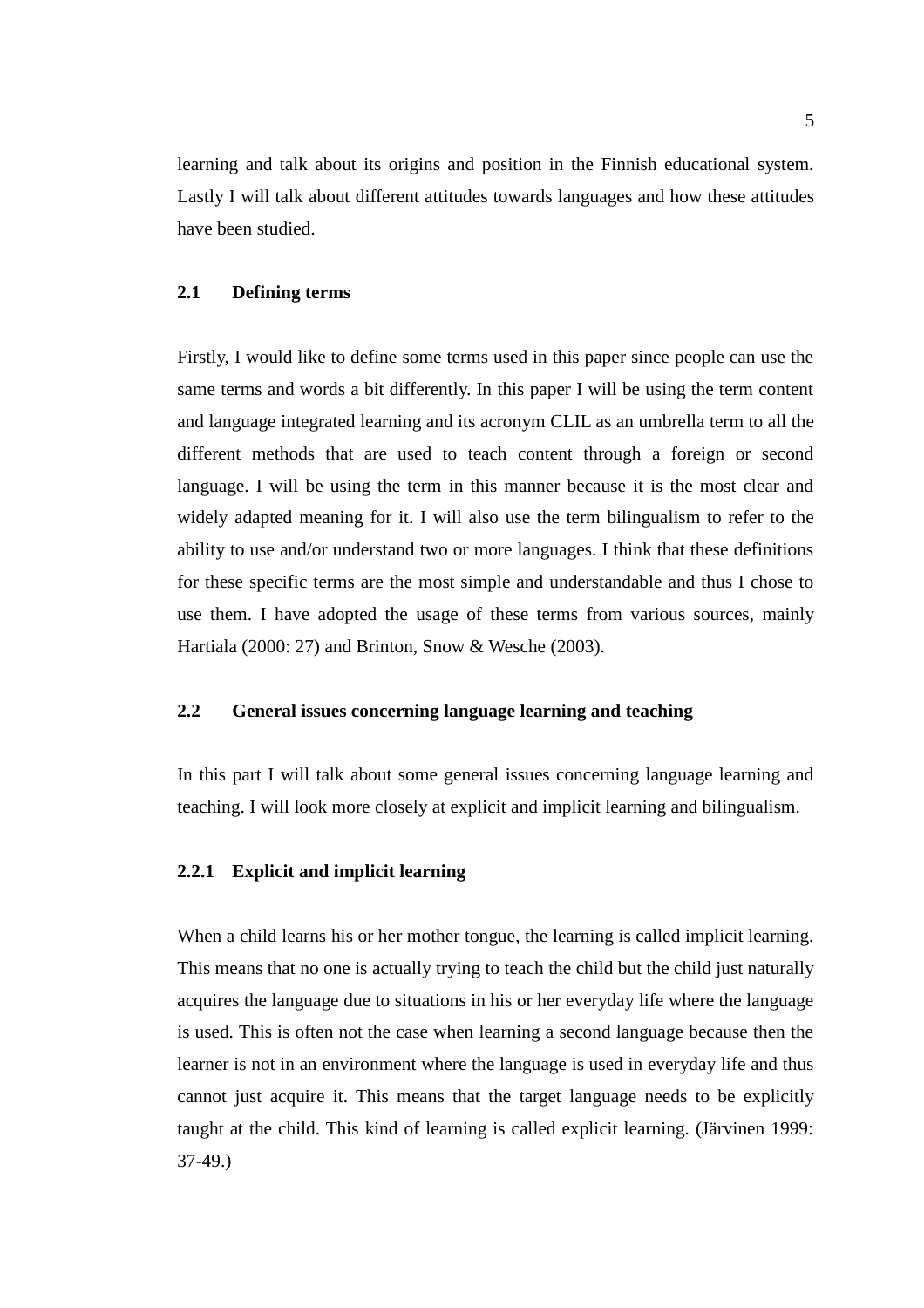Järvinen (1999: 39) says that there are also other differences between explicit and implicit learning. These differences can be found in the uses of formulaic knowledge and rule-based knowledge. Formulaic knowledge means knowing certain fixed phrases such as *How are you?* which are thought of as one entity and are also used as such. Rule-based knowledge means knowing the rules a certain language has and being able to use those rules. Usually the ones who have acquired a language implicitly are better in using these different rules and fixed phrases but are not necessarily able to explain why and how certain rules and phrases are used since their knowledge of these issues is implicit. The ones who have been explicitly taught the language are usually better at explaining why and how these rules are used although they often use them worse than those who have learned the language implicitly. They also often do not have the formulaic knowledge needed to use the fixed phrases correctly and are therefore not as good at using them as those who have learned the language implicitly. This matter, however, is still under ongoing debate. (Järvinen 1999: 39).

Content and language integrated learning in a way resembles implicit learning although it has some characteristics of explicit learning as well. In content and language integrated learning the learner is in fact in an environment where people speak the target language and the language is used in meaningful situations. But then again, the learners are explicitly taught certain rules and vocabulary.

Järvinen (1999: 37) mentions that it is still under debate whether it is possible for things learned explicitly to become implicit knowledge and vice versa. According to Järvinen (1999: 37), there are two schools of thought regarding this matter: the first one says that it is possible and the second one says that it is not possible. This question is in my opinion very interesting when content and language integrated learning is concerned since in CLIL, these two are merged in a unique way.

### **2.2.2 Bilingualism**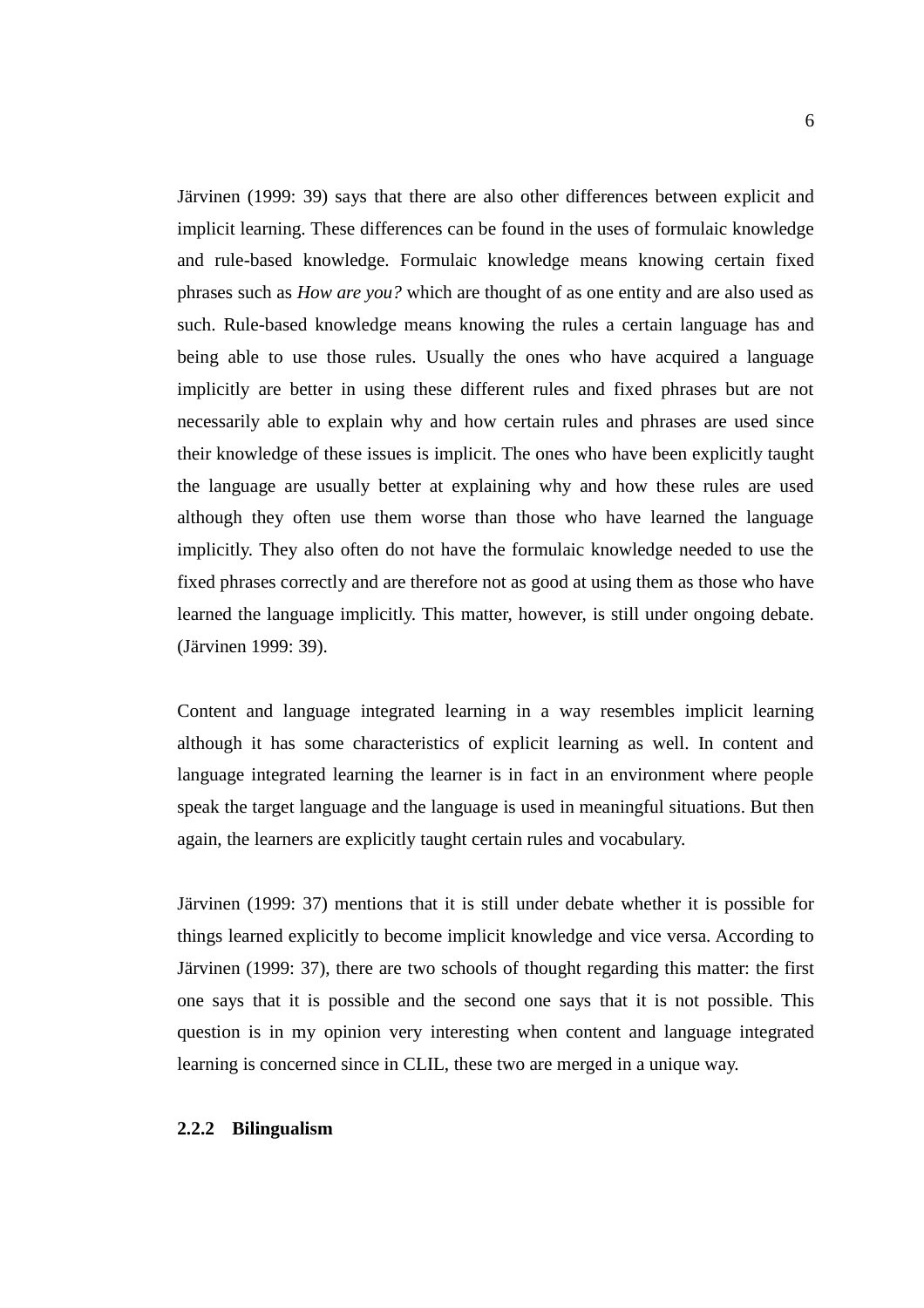Carder (2007: 9) states that bilingualism means the ability to use and/or understand two or more languages, no matter whether the bilingual person can only understand one word of the other language. Hartiala (2000: 49) says that there are different degrees of bilingualism: it is possible that a bilingual person only understands a language but does not speak or write it or that a bilingual person has the potential to use a language but does not use it because of the lack of confidence.

The concept of bilingualism is important for content and language integrated learning since the basis of content and language integrated learning is always in bilingualism. Content and language integrated learning also aims to some degree at bilingualism. (Hartiala 2000: 47.) Järvinen (1999: 15) and Carder (2007: 12-13) say that there is some evidence to support the claim that bilingualism is worthwhile and useful for people and helps people understand languages better.

### **2.3 Content and language integrated learning (CLIL)**

The main idea behind all content and language integrated learning is that a new language is most efficiently learned when used in meaningful situations in an environment where people also speak the target language.

There are many models for content-based language teaching (Brinton, et al. 2003: 1- 24; Hartiala 2000: 36-55). These models are all very much alike although they do have slight differences in their emphasis. Here I will introduce very briefly two models: immersion education since it is the most popular model in Finland, and language for specific purposes because it is one of the best-known models.

In immersion education the target language is used as a medium for teaching school subjects or other similar things. In immersion education the learners are in an environment where the target language is used in meaningful situations. Immersion education is usually meant for younger children and therefore this method is usually used for children and adolescents. (Brinton et al. 2003: 7-9.)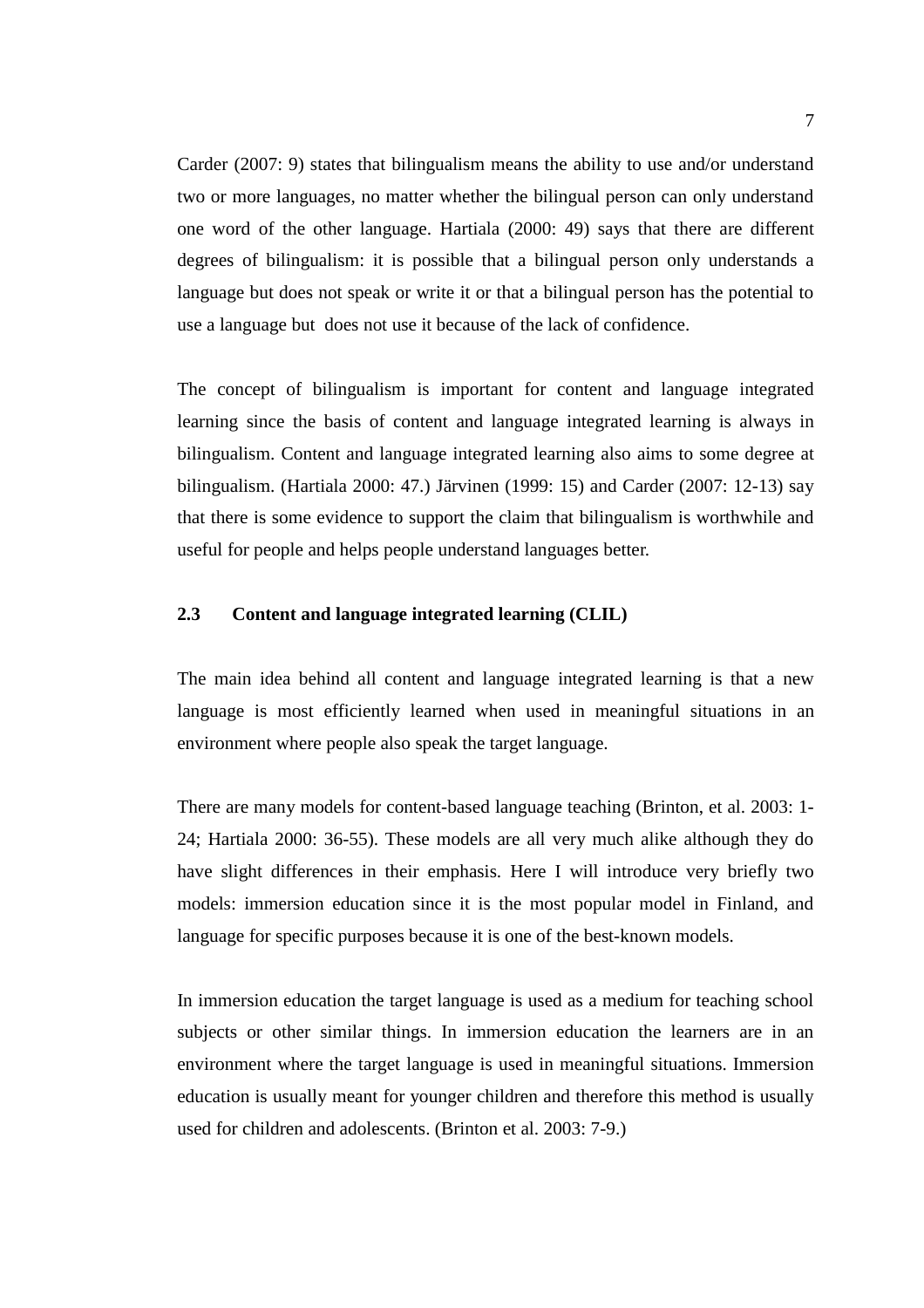In language for specific purposes the target language is also used as a medium to teach content but the content in question is more pragmatic than in immersion education and is aimed for real-life situations. This means that the content is more closely connected with the students' lives, for example through their job. A student working as a plumber might for example be taught new means to fix a leaking pipe through the target language. This model is most often used for older learners, for example university students. In this model the learners are usually quite a homogeneous group with similar needs and backgrounds. (Brinton et al. 2003: 6-7)

### **2.3.1 The origins of content and language integrated learning**

The roots of content and language integrated learning go way back. Already centuries ago wealthier families sent their sons and daughters to other countries to learn new languages and during the Middle Ages all scholars studied in Latin in order to learn the language better and because all academic texts were in Latin.

However, content and language integrated learning did not become very popular until the 1960s (Järvinen 1999: 15-17 ; Brinton et al. 2003: 1-4). Back then in Canada there was a need for Canadian children to learn both English and French and, thus, some schools started to offer education that was based on the ideas of content and language integrated learning. During the next two decades new content and language integrated learning models came to be and schools all over the world started to use these models. (Järvinen 1999; Hartiala 2000; Brinton et al. 2003.)

### **2.3.2 Content and language integrated learning in Finland**

Content and language integrated learning is a fairly new phenomenon in Finland (Hartiala 2000: 32; Järvinen 1999: 23). Hartiala (2000: 32) claims that content and language integrated learning classes started to appear in Finnish schools at the end of the 1980s when the Finnish Ministry of Education stated that content and language integrated learning models should be practiced in Finnish schools. Now there are over twenty cities in Finland where there are CLIL classes. Most of them are situated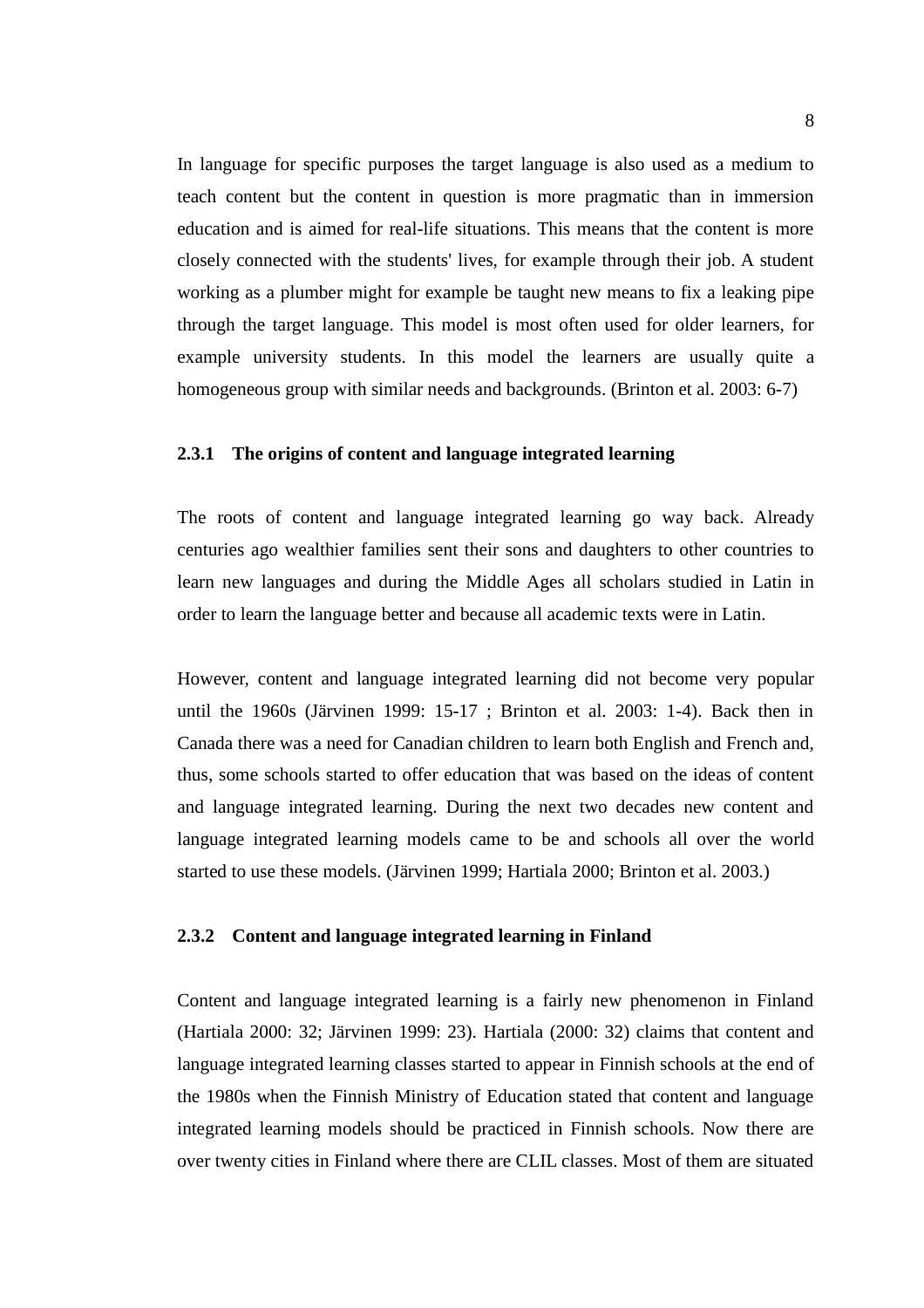at the southern coastal area of Finland but CLIL classrooms can be found at such places as Rovaniemi, Kuopio and Joensuu. (CLIL-network 2008.)

In Finland it is possible for a learner to be on a content and language integrated learning class for all his or her school life. There are CLIL kindergartens, preschools, comprehensive schools, sixth forms and even in university, it is possible to study different subjects using a foreign language. (CLIL-network 2008) Immersion education is the most popular content and language integrated learning model in Finland. The time used studying in a foreign language and the subjects studied vary between different schools and different levels of education. Some popular subjects to be studied in a foreign language are environmental studies and biology, physics, sports, handicrafts and mathematics. The most popular language to be used in content and language integrated learning in Finland is English, although such languages as Swedish, French, Russian and Germany can also be found. (CLILnetwork 2008; Hartiala 2000.)

### **2.4 Attitudes towards languages**

Hartiala (2000: 38) claims that one of the main goals in teaching people through content and language integrated learning models is to encourage their positive attitudes towards the target language and other languages. Because of this, it is important to study whether this goal is reached or not and if it is, how.

The Macmillan English Dictionary (2002) defines the word attitude as "someone's opinions or feelings about something, especially as shown in their behaviour". All people have some attitudes towards all things, be they neutral, positive or negative. Attitudes towards languages are no different.

Attitudes towards different languages have been studied a lot for decades (Kansikas 2002). Again, there are different schools of thought which have different views on what language attitudes are, what they are constructed of and how they can be studied. Currently the most popular view on language attitudes is a combination of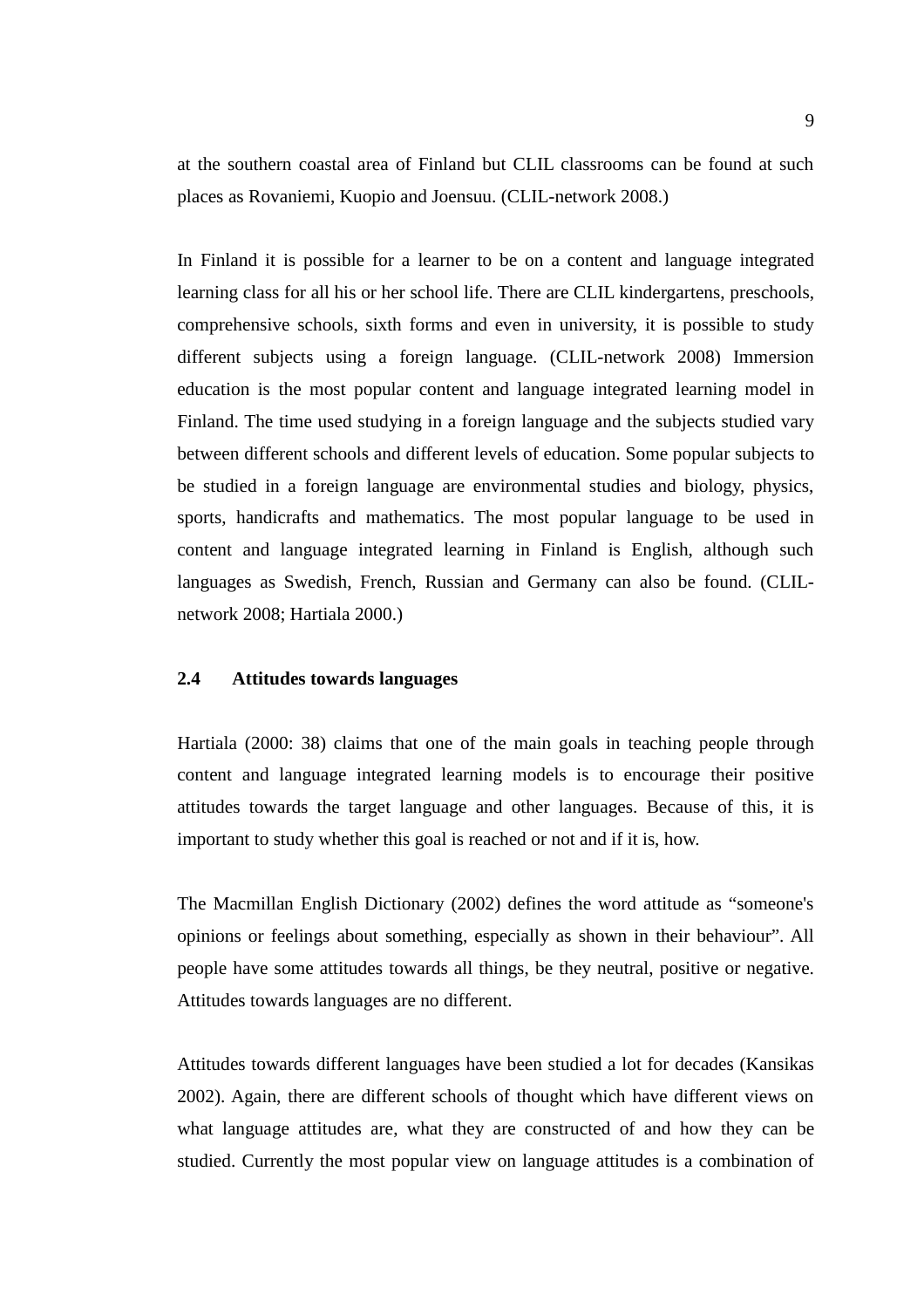the older views. This new theory suggests that attitudes towards different languages are not static but ever changing and thus there is no one certain answer to all the questions concerning them since it all varies in different circumstances. (Kansikas 2002)

In her study Kansikas (2002) claims that Finns have quite positive attitudes towards the English language. Kansikas (2002: 109-111) claims that Finns think of English as nice, easy, normal and that English is seen as a Lingua Franca. Kansikas (2002: 110) also states that the attitudes were the same towards English regardless of the grade the interviewed students had in English.

My study will approach this subject from another angle and compare the attitudes towards the English language between students from a CLIL class and a normal class.

# 3 The present study

This part of my paper will deal with my own study and how I conducted it. It will explain my research questions and motives for choosing them. I will also talk about how I collected my data.

## **3.1 Research questions**

The question I will try to answer with my research is this: is there a difference in attitudes towards the English language between students on English speaking CLIL classes and students on regular classes and, if there is, how do these attitudes differ from each other? My presumptions are that there is a difference and that the attitudes of the students on a CLIL class towards English are more positive than those of the students not on a CLIL class.

In my opinion, it is fairly obvious that the more positive attitudes students have towards the English language, the better they learn it. If the results of my study show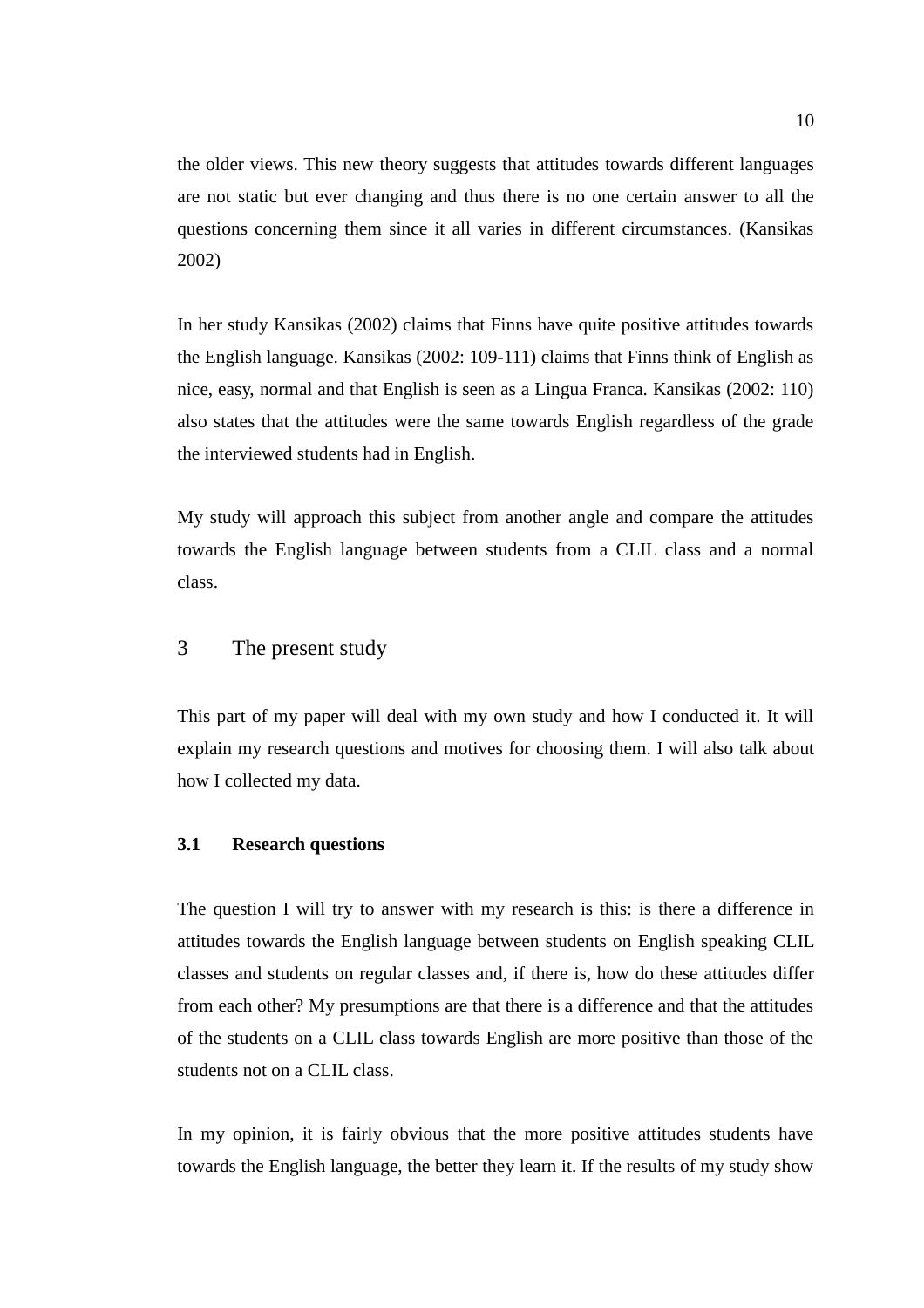that the students on the CLIL class have more positive attitudes, then we can look more closely at the teaching methods and materials and other such things used and maybe adopt some of the before mentioned to normal teaching as well thus improving the teaching of English.

## **3.2 Data**

### **3.2.1 Subjects**

The subjects ( $N=48$ ) of my study were all  $6<sup>th</sup>$  grade students from a moderately sized elementary school from a moderately sized town in Eastern Finland. They all were approximately 12 years old. I chose them to be my subjects since I knew the school they came from beforehand and thus it was easier to get in contact with the teachers of the classes and get a permission from them. I chose  $6<sup>th</sup>$  graders to be my subjects since there really has not been that much study of the attitudes of the Finnish primary schoolers towards English. They also have been studying English for at least three years so they undoubtedly already have some kind of attitudes towards it.

My subjects came from two different classes. Class A was a CLIL class and most of the students on class A had started to study English in kindergarten. Class B was a regular class and most students on class B had started to study English on the first grade. Class B was my control group.

### **3.2.2 Questionnaire**

I decided to collect the data by using a question sheet. I chose this method because I thought it would be the most efficient way to gather information from two different classes. I also thought that this format would make analysing the data easier and simpler. Another possible data gathering method would have been interviewing all the students, but I decided against it because it would have taken too much time and resources.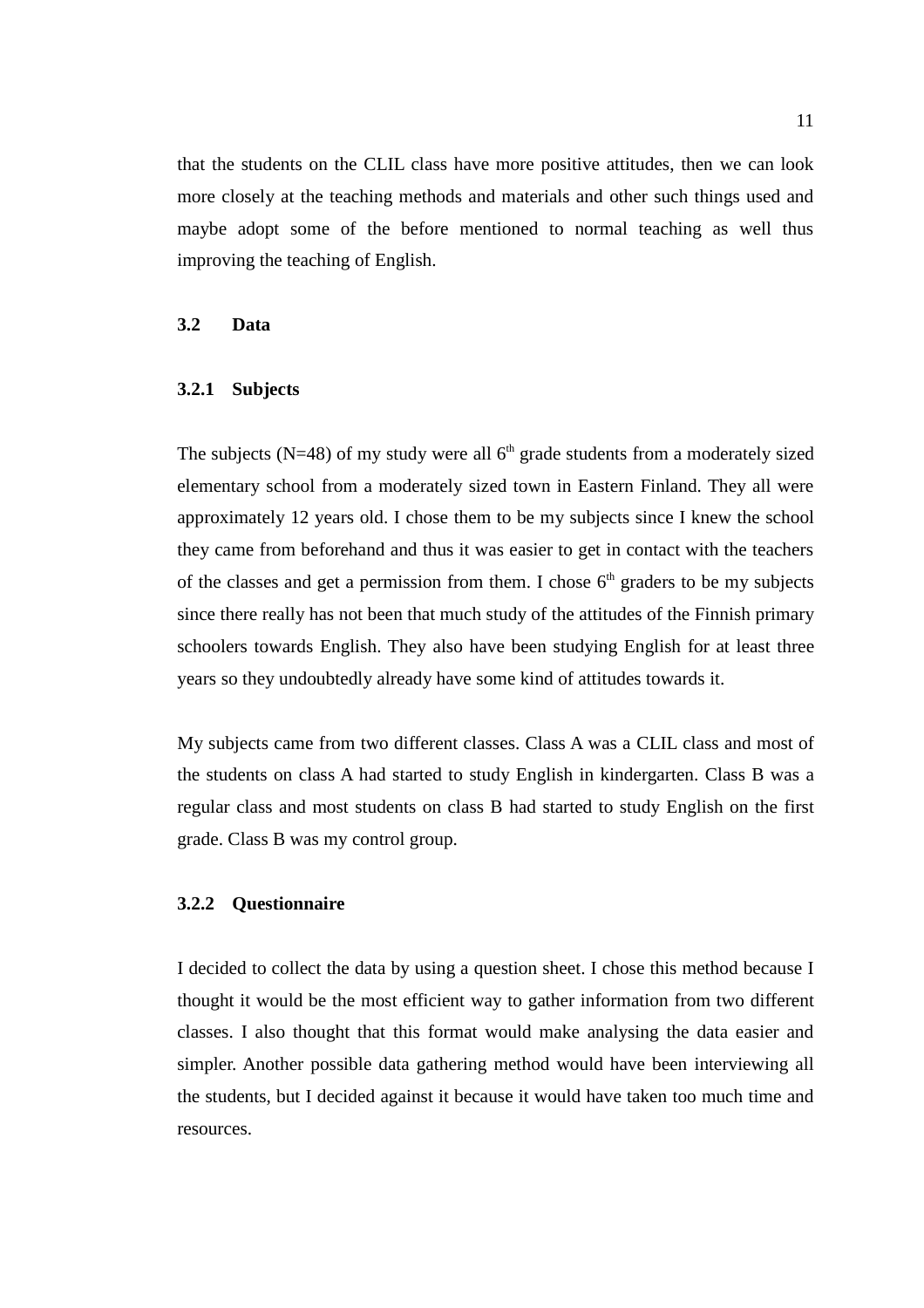I used the question sheet Kansikas (2002: 119) had used in her study as my model for formulating my own questionnaire since I found it to be clear and simple. My question sheet is in Finnish because I wanted it to be understandable for all the students.

My question sheet had three parts. The first part had three background questions for the students: one about their gender, one about the age they started to study English and one about their possible backgrounds in English speaking countries.

The first part's objective was to find out some general information about the students. I thought that it was relevant for my study to know the number of boys and girls on the class, as it might have affected the results. It is also possible to analyse the data later on in some other study so that this aspect will be taken into account. Then I also thought that it was important to know when the students have started to study English and whether they have lived in some English speaking country since these factors might have affected their answers.

The second part had six questions with gaps. In this part the students were asked to complete sentences about the English language with an adjective they find the most suitable.

The purpose of this part was to find out what the students think about the different aspects of the English language. In this part there were questions about the English language as a whole entity, studying English, the way spoken English sounds, the way written English looks and also about the English vocabulary and the English grammar Because the students were still quite young, the questions were short and simple so they would have the patience to answer them. I thought that with these questions the different aspects of the English language familiar to  $6<sup>th</sup>$  grade students were covered decently.

The third part was the shortest part and had only two questions. The first question was about the applicability of the English language and the second question was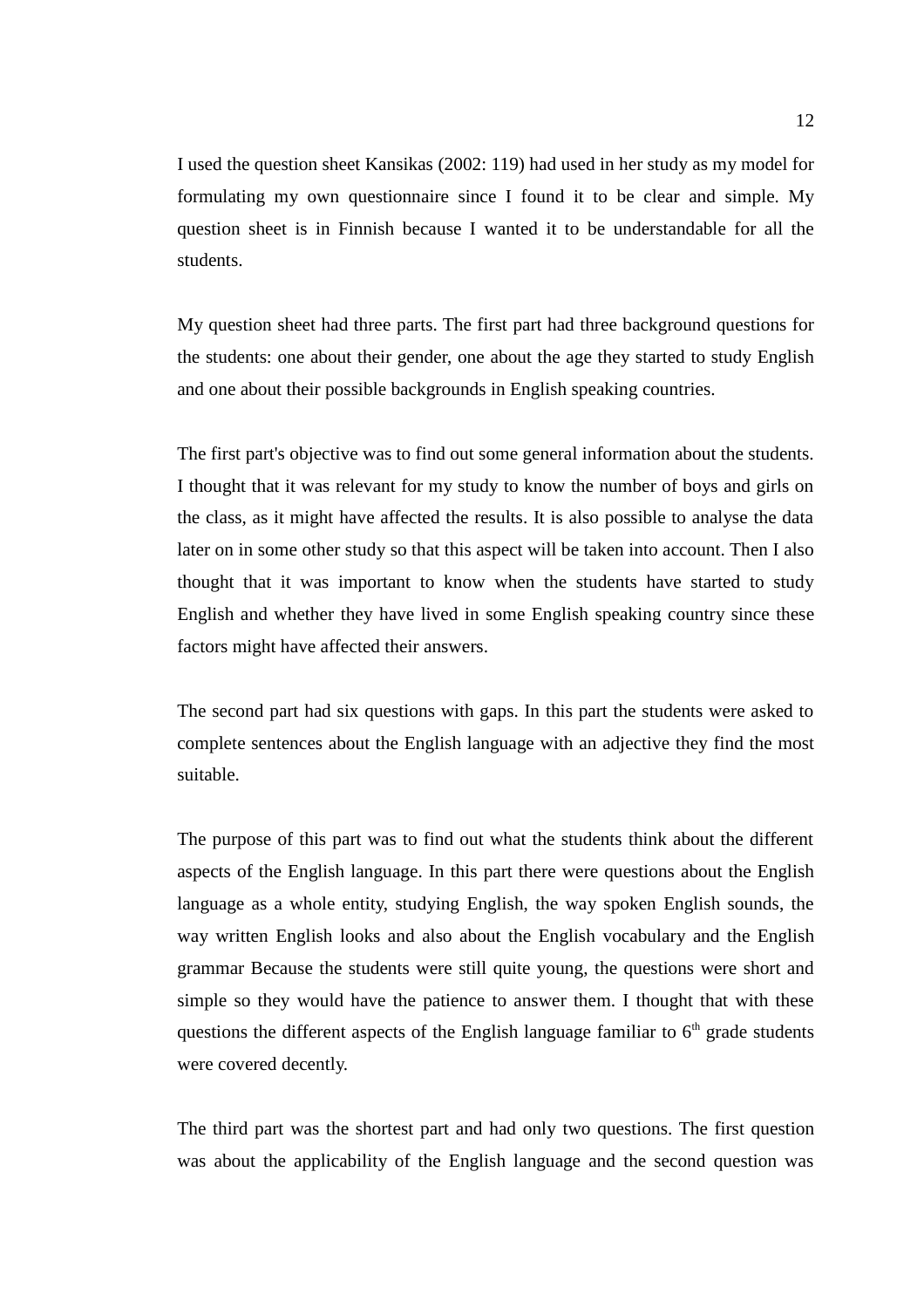about the students' own English skills.

In this section, the first question was taken straight from Kansikas' questionnaire because I thought it to be a good question. By having the exact same question, I could compare my results with those of Kansikas. The second question was similar to the questions in the first part of the question sheet: its purpose was to find out what the students think of their own English skills. I decided to ask about the students' own opinion on their English skills and not their school grade because I think that the students' own opinions are more important than their grades, since this study is about attitudes.

Because I wanted to make sure that my questions would be understandable for my subjects, I tested my question sheet first by asking a  $6<sup>th</sup>$  grader from another school and town to fill it. After this test, I noticed that some of the word choices in the questionnaire were a bit ambiguous and the  $6<sup>th</sup>$  grader had not completely understood what I wanted to ask, so I edited the question sheet in few places by changing my wording.

# 4 Findings

In this section I will look at my findings more closely. I will first talk about the answers the CLIL class, class A gave and then move on to the answers given by the regular class, class B. After that I will compare the answers from class A to those from class B.

50 students filled in the questionnaire altogether but I could use only 48 of the question sheets, since two of them had not been filled in properly. 28 questionnaires were usable from the class A and 20 from class B.

## **4.1 CLIL class: Class A**

From this class I got answers from 14 girls and 14 boys. 24 of the students on this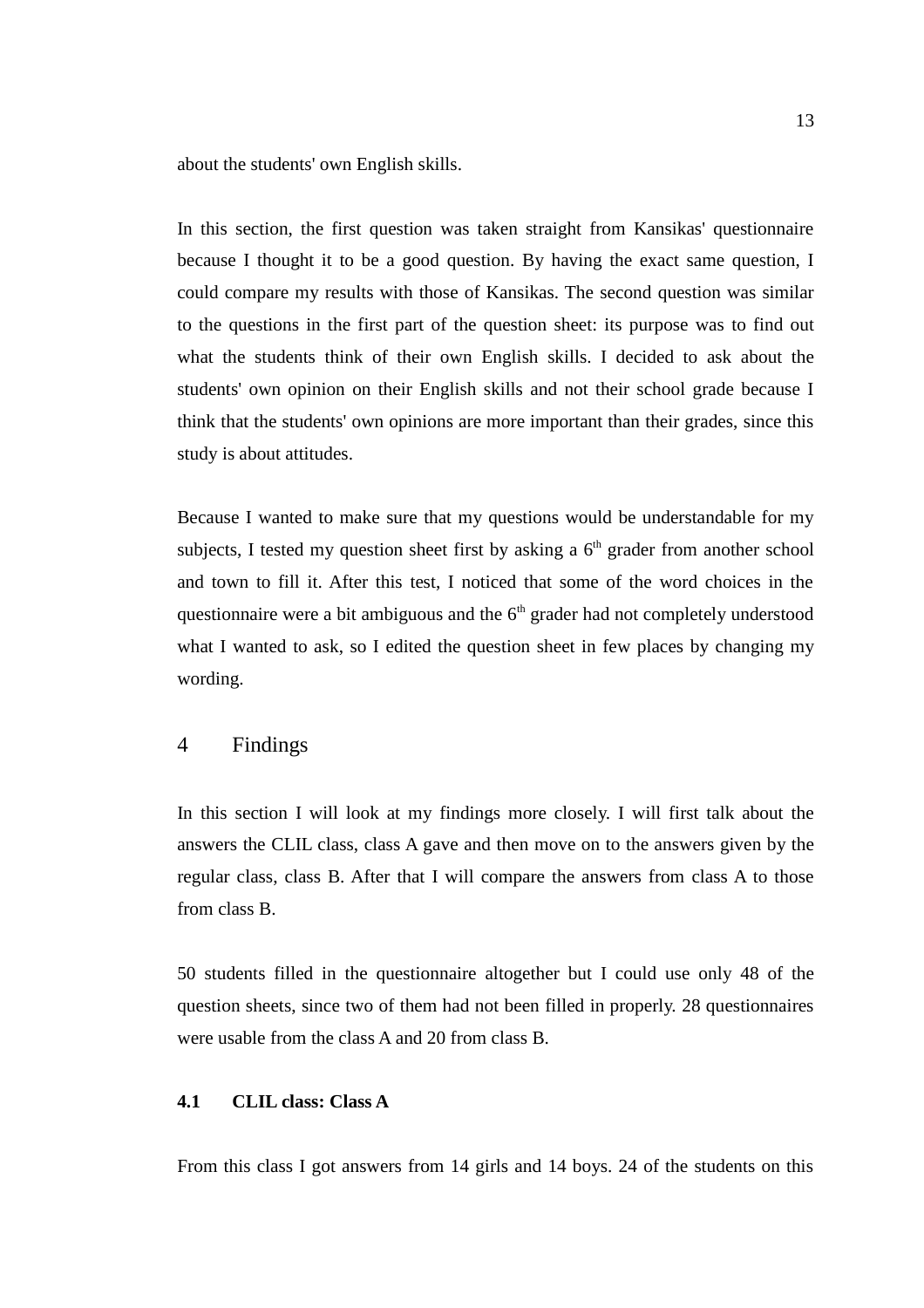class had started their English studies as early as in the English kindergarten. Three of the students had started to study English on the first grade and one had started to study English on the third grade. Six of the students had lived in some English speaking country and 22 of the students had not. These findings were not surprising as it is quite common that children from language immersion kindergartens go to CLIL classes when they start school. Based on my own experiences as a student on an English speaking CLIL class, the fact that some students from this class had been living abroad in some English speaking country was also to be expected.

The table below shows how the students on class A answered the second part of the questionnaire.

|                             | Positive | Neutral | Negative                 |
|-----------------------------|----------|---------|--------------------------|
| English as an entity        | 27       |         | $\overline{\phantom{0}}$ |
| English as a school subject | 23       |         |                          |
| Spoken English              | 24       | 4       | $\overline{\phantom{0}}$ |
| Written English             | 18       | 8       |                          |
| English grammar             | 19       | 4       |                          |
| English vocabulary          | 23       |         | 4                        |

Table 1. CLIL students' attitudes

I divided their answers into three different groups: positive, neutral and negative. I did this on the basis of the adjectives they had used and the connotations the adjectives have. The positive group included adjectives such as these: *nice, easy, interesting, enjoyable, familiar*. The neutral group included adjectives such as *normal* and *understandable*. This group also included answers where both positive and negative adjectives had been used, for example answers like *nice but boring*. The negative group included adjectives such as *difficult, boring* and *weird*.

As the table above shows, the students on class A had quite a positive attitude towards the English language on the whole. When rounded up, 79.8 % of their answers were positive, 11.9 % of their answers were neutral and 8.3 % of their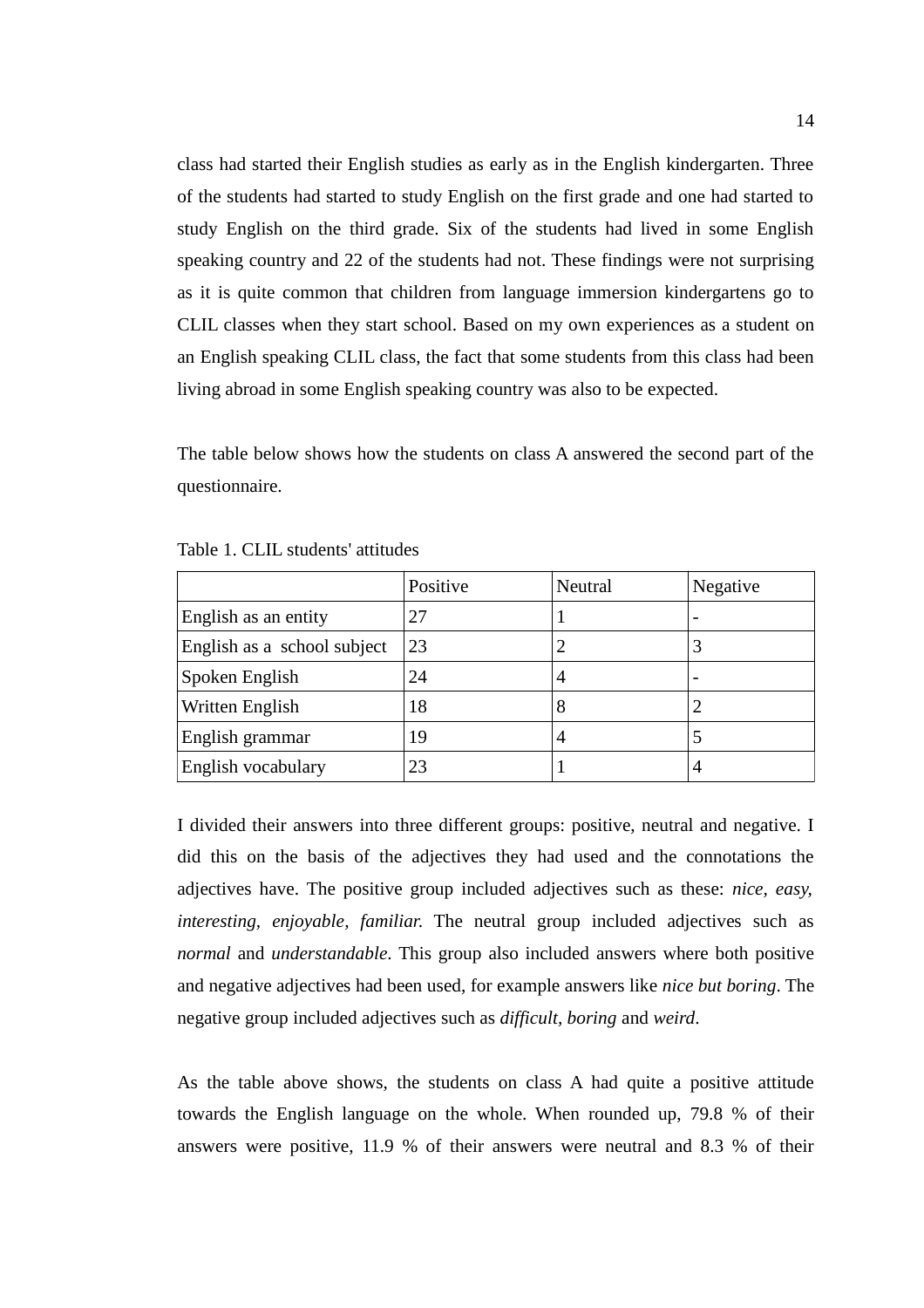answers were negative. Class A had the most negative view on English grammar: 17.8 % of the whole class described it with a negative adjective. Questions 1 and 3 which were about the English language as a whole and the way spoken English sounds got no negative answers at all. The first question got the most positive answers (96.4 %), but then again, it was the vaguest question of this section as it only asked the students to describe the English language as a whole. The question with the least positive answers was the fourth one which was about the way written English looks. It got only 18 positive answers, which is 64.3 %. The fourth question also got the most neutral answers of all the questions, 28.6 %.

In the last part of the questionnaire the students of class A answered that the English language was suited for everyone and everywhere, home environment (including themselves and their families), working and studying, the television and traveling in other countries. Their answers resembled those in Kansikas' study (2002: 75) although there were some slight differences. Kansikas does not mention home environment at all, whereas in in the present study it was one of the most popular anwers. This is probably because some of the students on this class had been living in an English speaking country. Some of the students also mentioned having spoken English at home since their early childhood.

Everyone on class A estimated their English skills to be at least good. Some had described their skills very good, or even excellent or perfect.

#### **4.2 Regular class: Class B**

From class B I got answers from 13 boys and seven girls. 16 of the students had started to study English on the first grade and four had started English on the third grade. None of the students had lived in an English speaking country. The fact that so many of the students had started to study English already on the first grade was slightly surprising as students on regular classes usually start to study English on the third grade. It is of course possible that the students had somehow misunderstood the question but as there were no similar problems with class A or the student who tested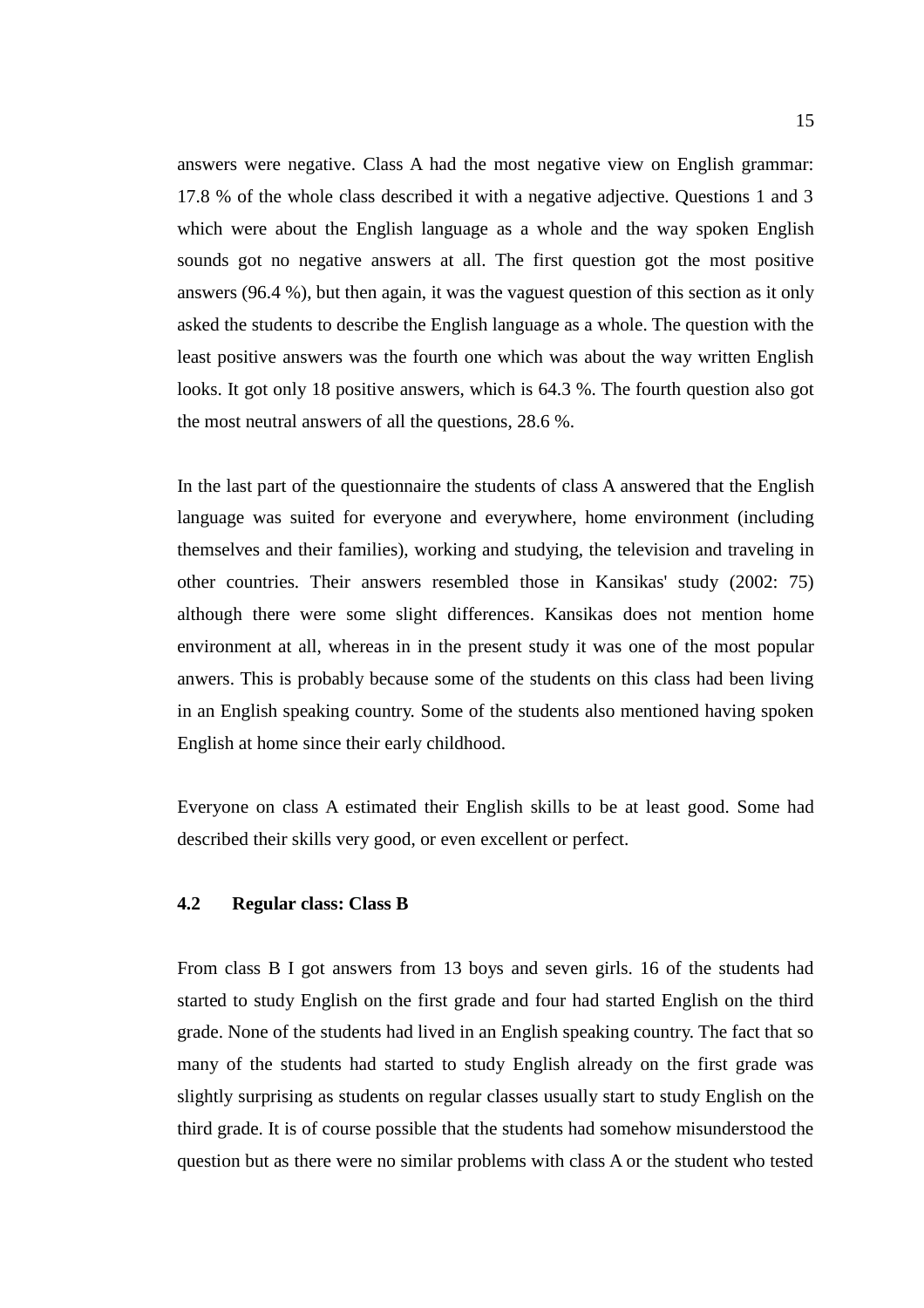the question sheet, I doubt that. One possible reason for this result might be that the students may have had short language showers on the first and second grade before the actual teaching started on the third grade.

The table below shows how the students on class B answered the second part of the questionnaire.

|                             | Positive | Neutral                  | Negative |
|-----------------------------|----------|--------------------------|----------|
| English as an entity        | 17       |                          |          |
| English as a school subject | 13       | $\overline{\phantom{0}}$ |          |
| Spoken English              | 18       |                          |          |
| Written English             | 15       |                          |          |
| English grammar             | 10       | 4                        | 6        |
| English vocabulary          | 16       |                          |          |

Table 2: Regular students' attitudes

Again the answers were divided into three different groups the same way as with the answers of class A. The positive group included adjectives such as these: *nice, easy, useful, great, cool, OK, sensible.* The neutral group included adjectives such as *different, common, long* and *unusual*. Again the neutral group also included answers where both positive and negative adjectives had been used. The negative group included adjectives such as these: *irritating, boring, difficult, unpleasant, terrible, weird, odd, complicated.*

Class B's attitudes towards the English language on the whole were also quite positive: when all their answers were rounded up, 74.2 % were positive, 9.2 % were neutral and 16.6 % were negative. Class B had the most negative view on the English language as a school subject: 35 % of the students had described it with a negative adjective. It is also noteworthy that this question got no neutral answers, only positive or negative. The first, third and sixth questions, which were about the English language as a whole entity, the way spoken English sounds and the English vocabulary, got the least negative answers. The most positive view class B had on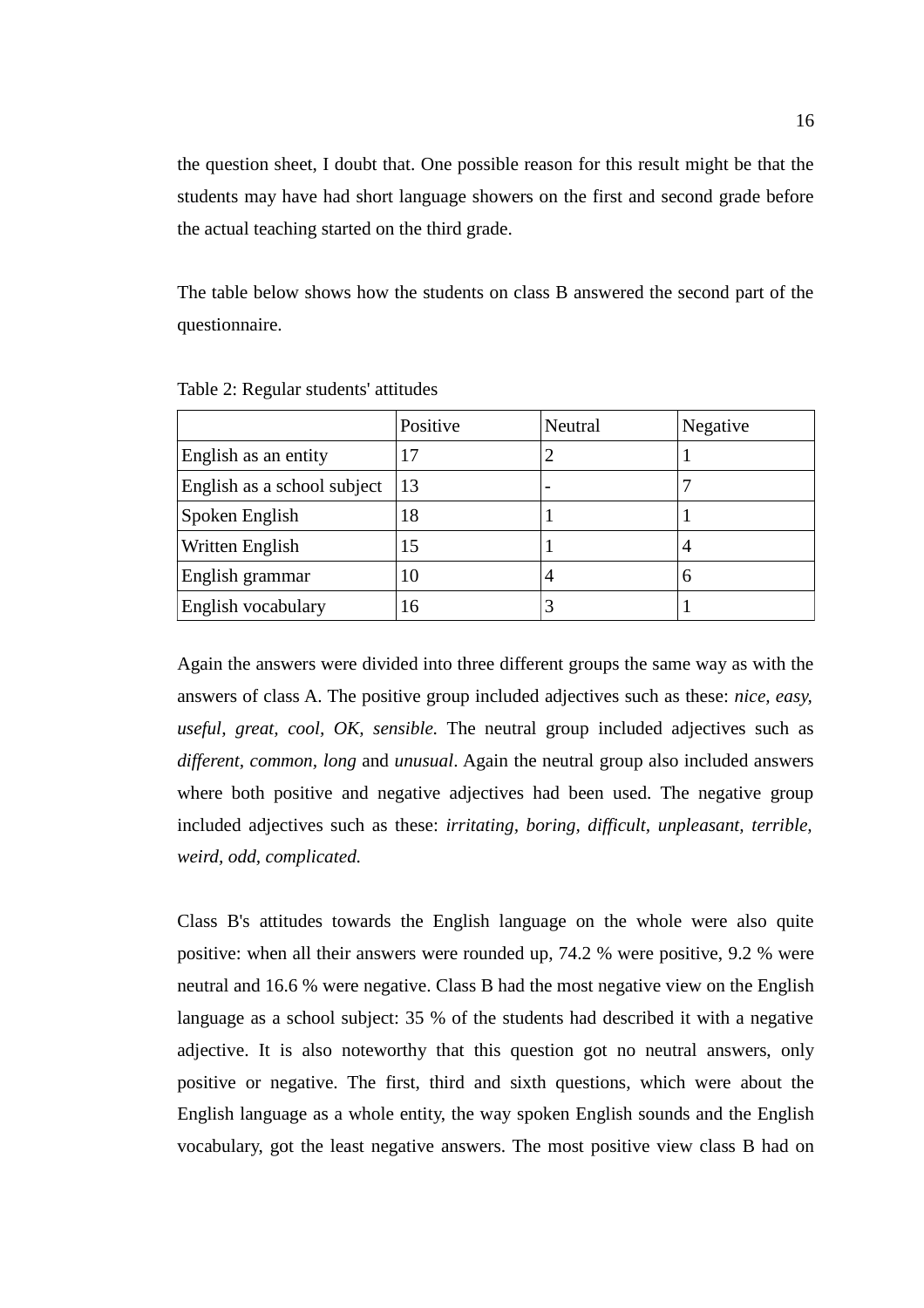spoken English: 90 % of the students described the way spoken English sounds with a positive adjective. The question that got the least positive answers was the fifth one, the one about the English grammar. It got only ten (50 %) positive answers.

In class B's opinion English was suited for studying, going abroad, the media (including the Internet, movies and music), everyone, foreign countries, Finns and speaking. Their answers were fairly similar as those reported in Kansikas' study (2002: 75).

From class B six students estimated that their English skills were average or below the average and 14 students thought that their skills in English were good or very good.

### **4.3 Comparing the results**

As shown above, both classes had quite a positive attitude towards English. The results of my study are supported by those of Kansikas (2002: 64-65). From her study it emerged that people indeed do have a fairly positive outlook on the English language. In Kansikas' study (2002: 64-65) English was ranked as the most precise, easiest and richest language, the second funniest language and the third most beautiful and correct language.

Although both classes had a fairly positive attitude on the English language on the whole, some differences could be found. When all the answers from class A and all the answers from class B were taken into account, it came clear that class A had a more positive attitude towards the English language on the whole: 79.8 % of class A's answers were positive, whereas the percentage of positive answers was only 74.2 % on class B. The difference is not that big, but it is there nonetheless. This result supports my presumption that the CLIL class would have a more positive view on the English language. I think that the difference might have been even bigger if most of the students on class B had not started to study English until the third grade. Nevertheless, it is important to remember that because the analysed data was quite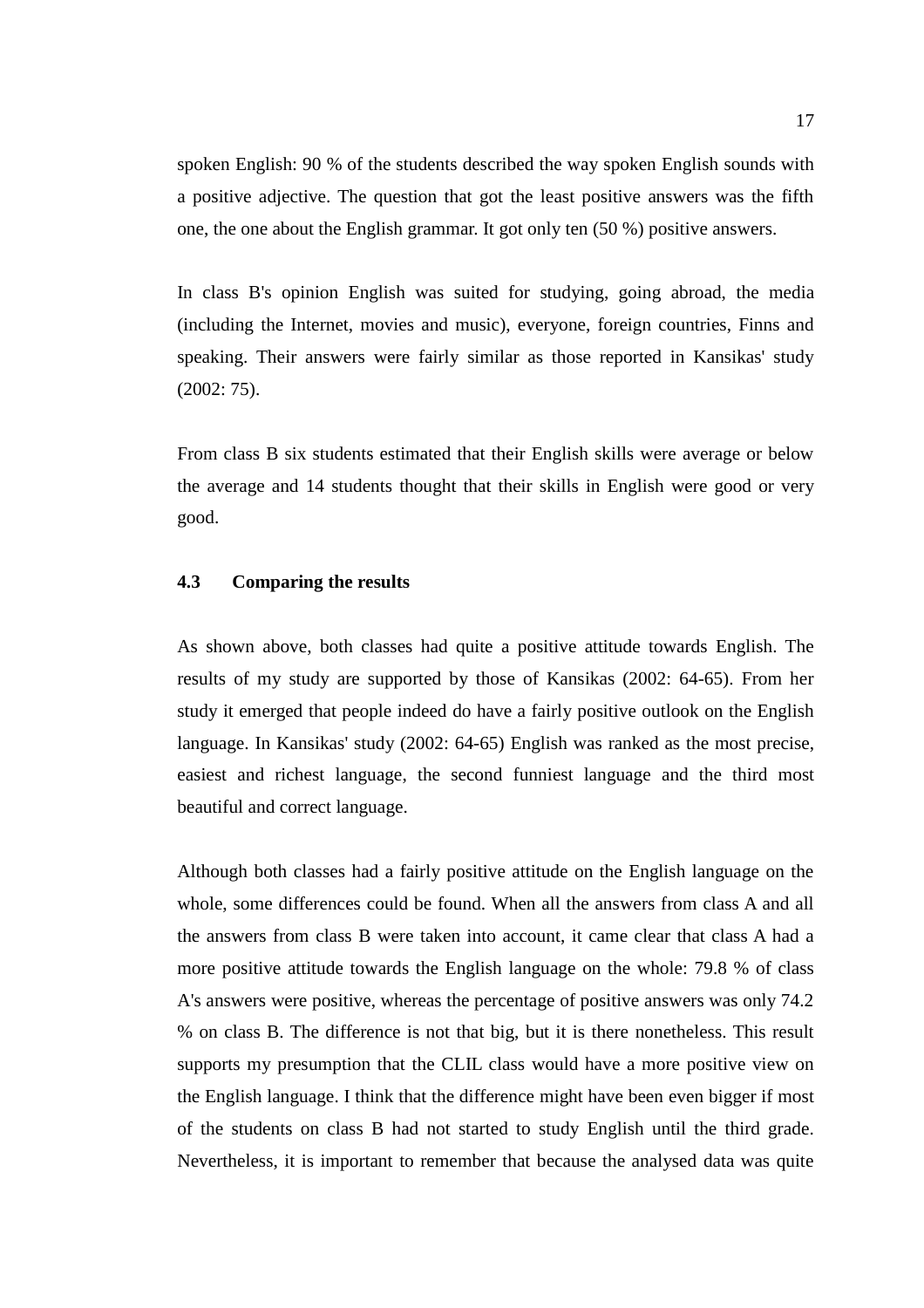small, these results cannot necessarily be applied to larger groups.

There were also some differences in the attitudes the students had towards the different aspects of English. Class A, for example, had the most negative view on English grammar, whereas class B had the most negative view on English as a school subject.

When looking at the adjectives classes A and B had used, one can notice that there were also some differences in this field as well. Class B, for example, had more variation in the negative adjectives. Students on class A, on the other hand, had used the positive adjective *familiar* that could not be found in class B's answers at all.

I think that one reason for these slight differences in the attitudes can be found in the fact that the students on class A use English more frequently and have been studying it for a longer period of time than the students on class B. The students on class A use English every day at school since the language is not reserved only for one subject. The students on class B, on the other hand, use English at school only at their English classes (which 35 % of the students have a negative attitude towards). The students on class A have also heard English and have used English more and for a longer period of time than the students on class B which undoubtedly also affects their attitudes. It is also important to remember that all the students on class A thought that their skills in English were at least good whereas the students on class B did not have such a positive view on their own English skills. I think that the way the students see their English skills affects their attitudes towards the English language at some level. After all, it is easier to have a positive attitude towards something one sees oneself good at.

# 5 Conclusion

In conclusion it can be said that yes, students on English speaking CLIL classes do have a more positive attitude towards the English language than students on regular classes. This is obviously a good thing because it tells us that one of the objectives of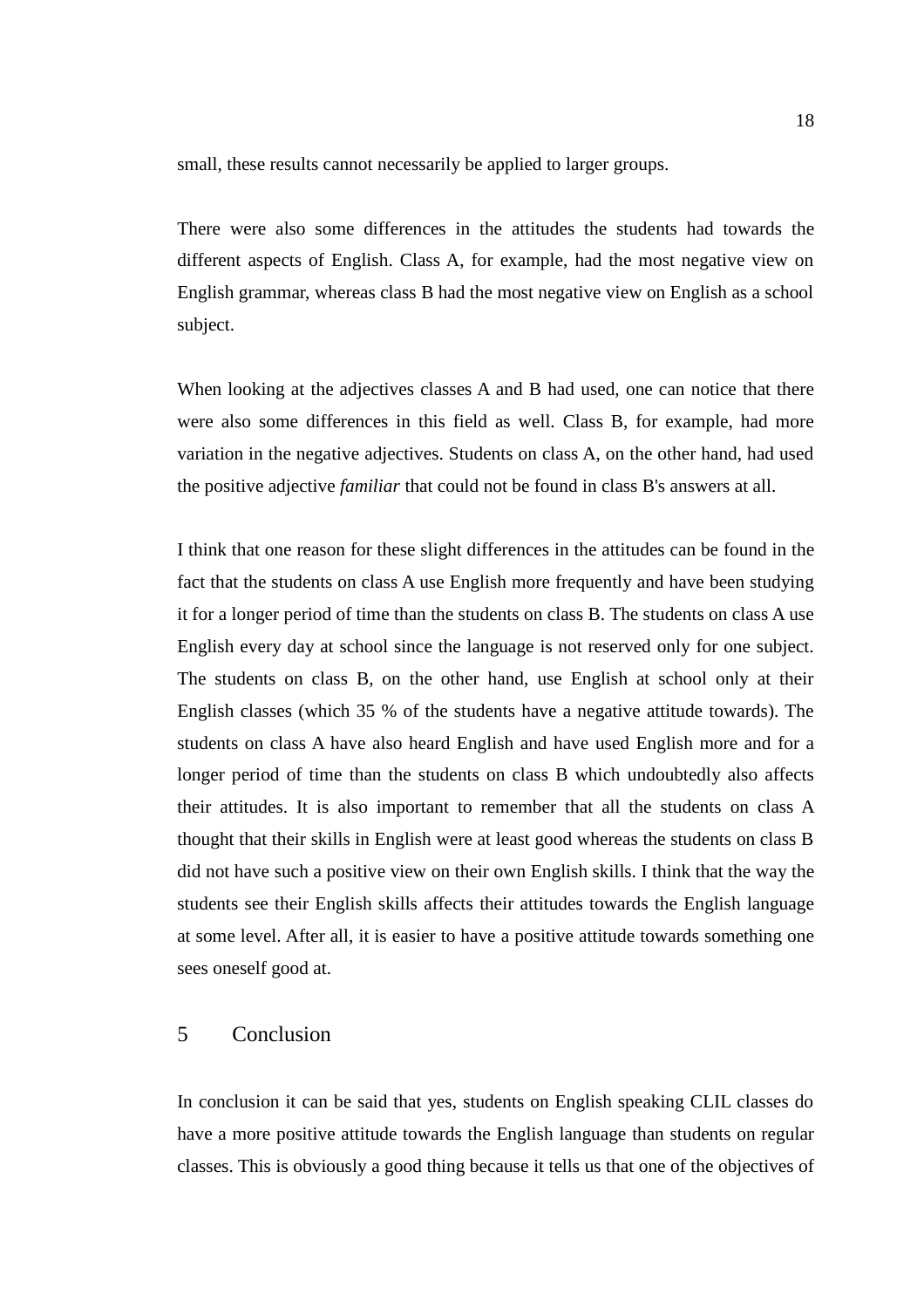CLIL, a positive attitude towards the target language (Hartiala 2000: 38), has been reached.

Naturally the data could have been gathered from a larger group of students to make the results even more valid than they are now. The different aspects of gender and background could also have been looked at in more detail but I think that even now, my research questions are answered adequately. This also leaves room for further studies on this topic where these aspects can also be taken into account.

From these results we can now move onwards and think of some methods to improve the attitudes of the students on regular classes have towards English. For example, the attitudes the students have towards English as a school subject could still be improved. In order to do this we can, for example, look at the methods teachers on CLIL classes use and see whether some of them can be adapted to normal classes as well.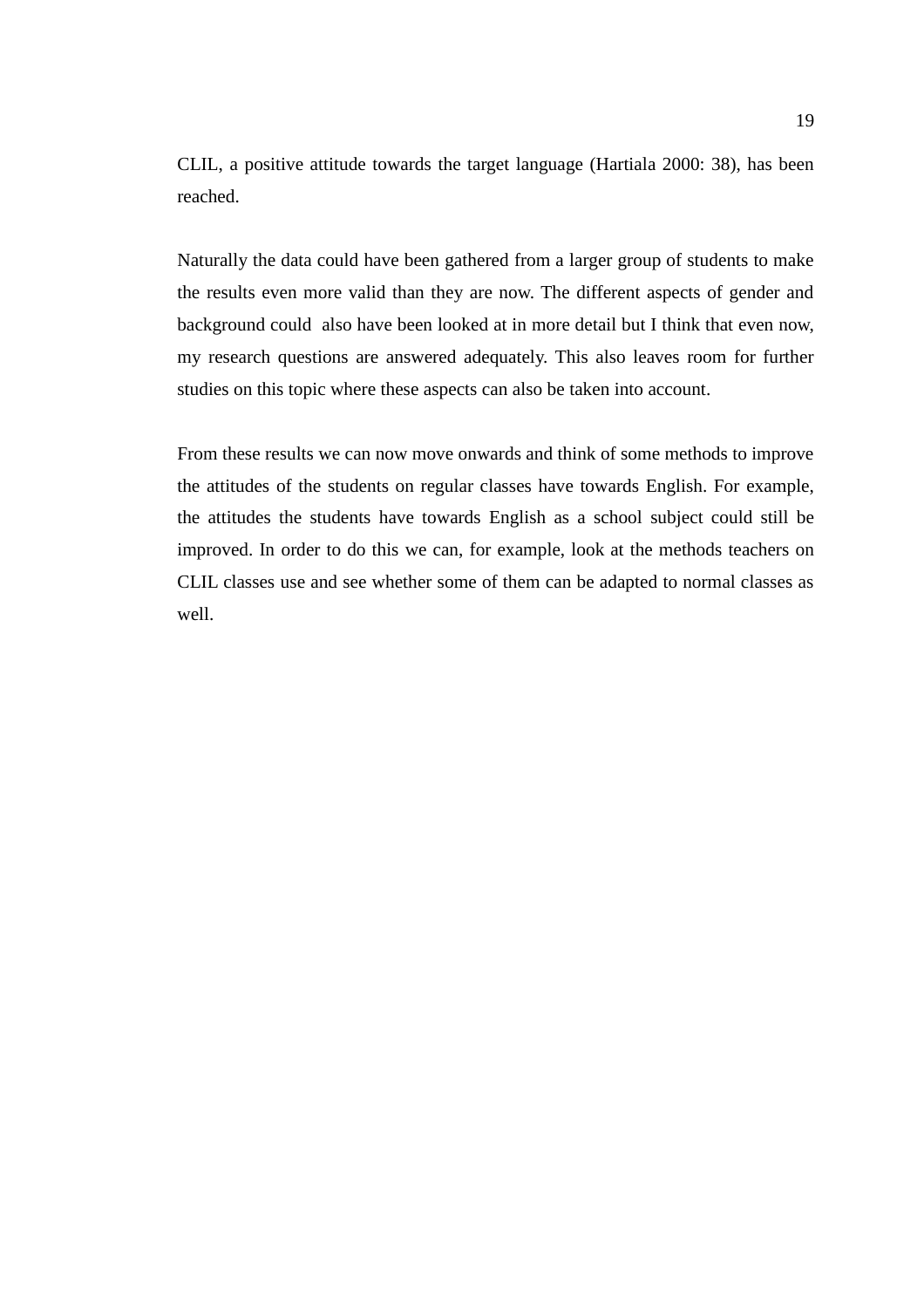## Bibliography

Brinton, D.M., M.A. Snow and M. Wesche 2003. *Content-Based Second Language Instruction.* Michigan: The University of Michigan Press.

Carder, M. 2007. *Bilingualism in International Schools. A Model for Enriching Language Education.* Clevedon: Multilingual Matters Ltd.

CLIL-network. (16 Nov 2008) http://www.opeko.fi/clilnetwork/

Hartiala, A. 2000. *Acquisition of teaching expertise in content and language integrated learning.* Turku: Painosalama OY.

Järvinen, H. 1999. *Acquisition of English in content and language integrated learning at elementary level in the Finnish comprehensive school.* Turku: Painosalama OY.

Kansikas, M. 2002. *"As many men, so many minds" - A study on attitudes towards foreign languages in Finland* [online]. University of Jyväskylä, Department of English. (13 Nov 2008) http://thesis.jyu.fi/h/minkan.pdf

*Macmillan English Dictionary for advanced learners.* 2002. Oxford: Bloomsbury publishing Plc.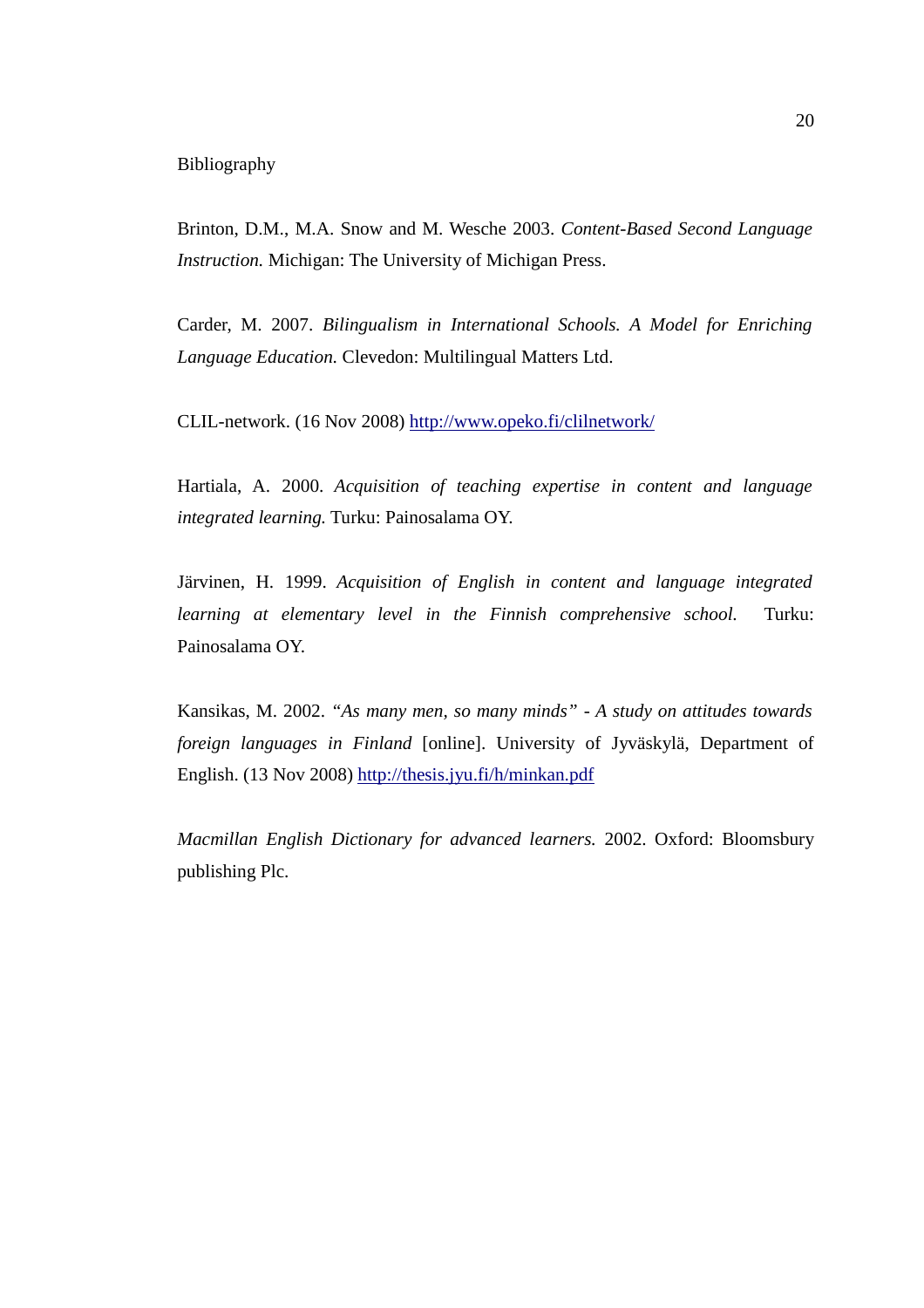Appendix 1, Question sheet

**KYSELY** 

# Hyvä X koulun oppilas,

Olen tekemässä pientä tutkimusta aiheesta asenteet englannin kieltä kohtaan ja kerään nyt aineistoa tutkielmaani varten. Siksi toivoisin, että vastaisit tällä lomakkeella oleviin kysymyksiin. Vastaa itsenäisesti ja noudata annettuja ohjeita. Vastaa suomeksi. Jotta kysely pysyisi mahdollisimman luottamuksellisena, älä kirjoita nimeäsi mihinkään.

Kiitos jo etukäteen!

Heidi Pirskanen